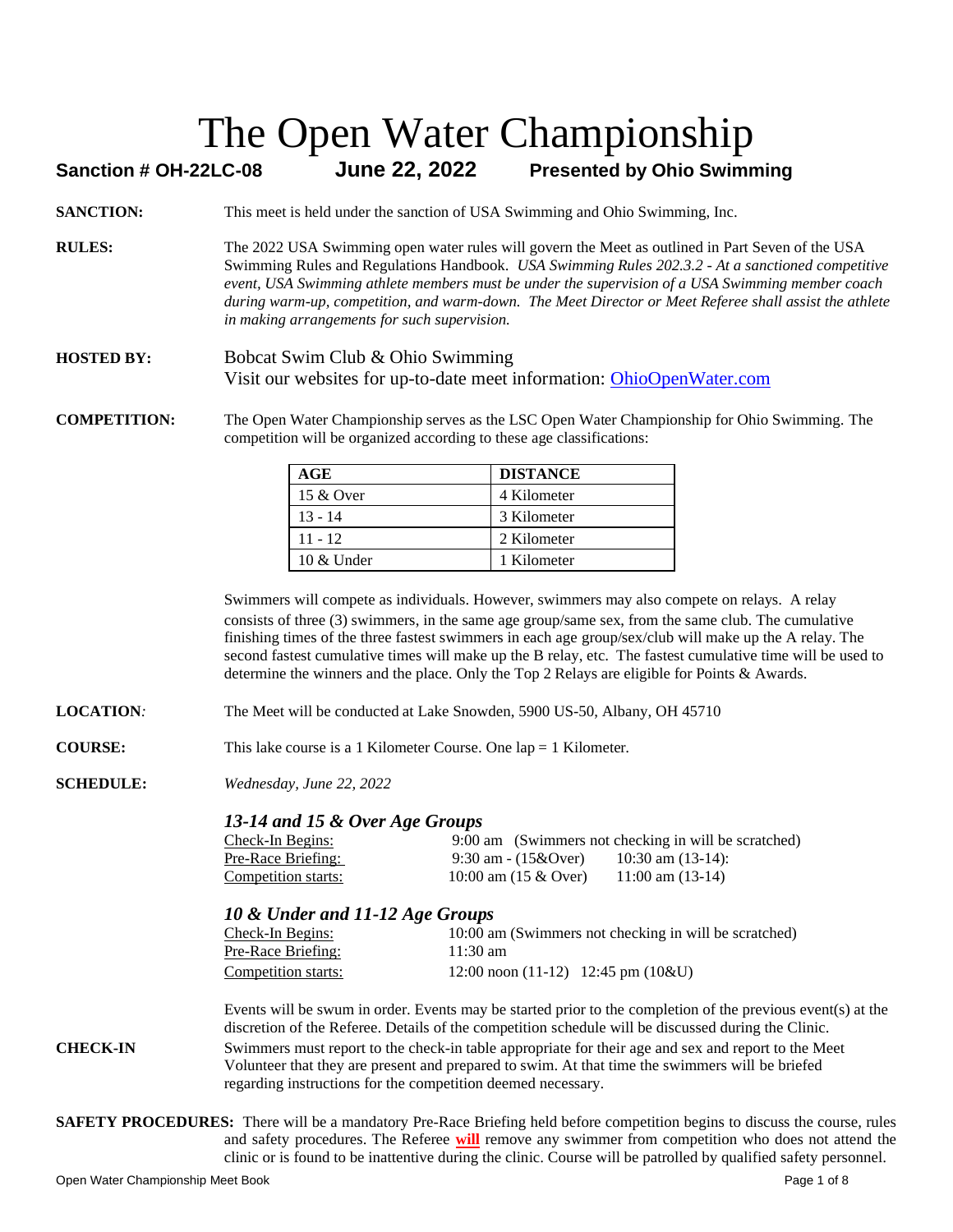#### **Sanction # OH-22LC-08 June 22, 2022 Presented by Ohio Swimming**

#### **ATHLETE ATTITUDE:** Athlete conduct will be governed by Part Seven of the USA Swimming Rules and Regulations Handbook. Intentional obstruction, interference or intentional contact with another swimmer may be deemed "Unsporting Impedance" and lead to disqualification. Swimmers shall maintain clearance from other swimmers except at the start, turn, and the finish or where the course or race conditions dictate otherwise*. Parents and swimmers should be advised there are a significant number of entrants, open water swimming may be expected to involve inadvertent contact with other swimmers. It is important that swimmers keep a cool head while in the water.*  **ELIGIBILITY:** Swimmer(s) must be registered with Ohio Swimming to be accepted into this meet. Age as of June 22, 2022 shall determine the swimmer's age for the Open Water Championships. Swimmers shall have the National BB time for the 200/400/500 freestyle distance for his or her age group (see page 5). This cut shall have been achieved during any USA Swimming sanctioned event since January 1, 2020 through the Entry Deadline. Pre and or post verification of the entry times is not required. Registered athletes from other LSCs may enter as Unattached Swimmers. **ENTRY FEES:** \$35.00 per individual event – non-refundable, plus \$5.00 Ohio Swimming Surcharge. Teams submitting entries for three or more swimmers per event will be eligible for relay competition. Relay fees are *free* per each group of three swimmers, per age group, per event, per team. There is no limit on the number of team relays, but only the top 2 relays per team per event will score. Please make checks payable to Ohio Swimming. **If any team has unpaid fees at the start of competition, the entire team will be scratched.**

**ENTRY CHAIR:** Please submit all Hy-tek Team Manager entries via e-mail (preferred) or paper entry form on page 6 of this packet via US Mail, USA Swimming certification, and fees to: Alex Moody, P. O. Box 319, Shawnee, Ohio 43782 – [moodyswims@gmail.com](mailto:moodyswims@gmail.com) The hardcopies of entries, membership certification, and check should be sent via us mail to the same address.

#### **ENTRY PROCEDURES**

**& DEADLINE** Entries and Fees must be received on or before **June 15, 2022**. *Hard copy entries must be received by Wednesday, June 15, 2022.* We encourage HYTEK entries. The HYTEK entries must be sent via Email to [moodyswims@gmail.com,](mailto:moodyswims@gmail.com) **and** with a print out to the entry chairperson at the address listed below, or (b) Manual Entry Form on page 6 of this packet.

> Host will send an Entry Report and Exception report (if any) back to entering club/unattached swimmer by Friday, June 17, 2022 at noon via e-mail.

The e-mailed Entry Report sent to you confirming your entry, along with all subsequent Entry Reports notifying you of changed or updated entries, shall be the official record of your entry. No other information will be considered if there is an entry error or discrepancy.

#### **There will be no deck entries allowed for this meet. NT (No Time) Entries will not be accepted.**

#### **IMPORTANT REMINDER**

Entering clubs/swimmers need to remember to check all data BEFORE submitting. Entering club with unattached swimmer also needs to check all entry reports (and any exception reports) that the host returns. It is the responsibility of the entering club/unattached swimmer to heed deadlines and be responsible for the accuracy of club entries.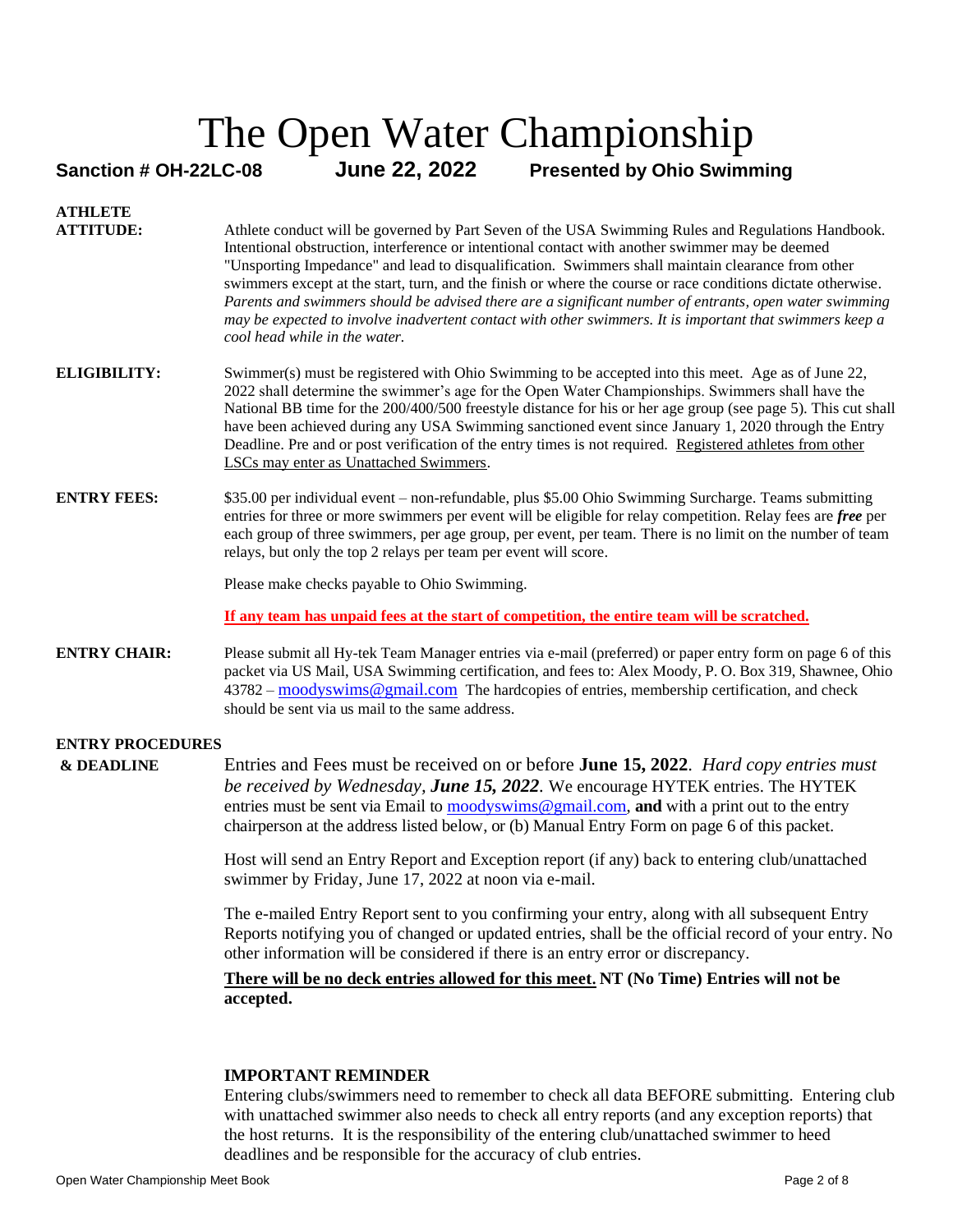# The Open Water Championship<br>Sanction # OH-22LC-08 June 22, 2022 Presented by Ohio Swimn

**Presented by Ohio Swimming** 

| <b>START/FINISH</b>                         | An "in-water" start and a "beach finish" will be used for each individual event.                                                                                                                                                                                                                                                                                                |                                                                                                                                                                                                               |  |  |  |  |  |  |
|---------------------------------------------|---------------------------------------------------------------------------------------------------------------------------------------------------------------------------------------------------------------------------------------------------------------------------------------------------------------------------------------------------------------------------------|---------------------------------------------------------------------------------------------------------------------------------------------------------------------------------------------------------------|--|--|--|--|--|--|
| <b>TIMING SYSTEM</b>                        | A Timing System will be provided.                                                                                                                                                                                                                                                                                                                                               |                                                                                                                                                                                                               |  |  |  |  |  |  |
| <b>TIME LIMITS</b>                          | Time Limits - swimmers must finish within 30 minutes of the first swimmer in their event to be<br>eligible for scoring and award.                                                                                                                                                                                                                                               |                                                                                                                                                                                                               |  |  |  |  |  |  |
| <b>ENTRY CHAIR</b><br><b>MEET DIRECTOR:</b> | Alex Moody, P. O. Box 319, Shawnee, Ohio 43782<br>$(740)$ 274-9204, moodyswims@gmail.com<br>Denise Humphrey, (740) 602-1355                                                                                                                                                                                                                                                     |                                                                                                                                                                                                               |  |  |  |  |  |  |
| <b>MEET REFEREE</b>                         | Chip Carrigan, (513) 404-6530, chip.carrigan@gmail.com                                                                                                                                                                                                                                                                                                                          |                                                                                                                                                                                                               |  |  |  |  |  |  |
| <b>ADMIN REFEREES</b>                       | Jeff Campbell                                                                                                                                                                                                                                                                                                                                                                   |                                                                                                                                                                                                               |  |  |  |  |  |  |
| <b>INDEPENDENT</b><br><b>SAFETY MONITOR</b> | Tom Mantkowski, tmantkowski@mindspring.com                                                                                                                                                                                                                                                                                                                                      |                                                                                                                                                                                                               |  |  |  |  |  |  |
| <b>OFFICIALS</b>                            | We welcome all USA Swimming Certified Officials, and you may receive your certification as an Open<br>Water Judge or Open Water Referee at this meet. Please refer to the Ohio Swimming website for complete<br>certification requirements. The on-line tests for Open Water Judge and Open Water Referee can be found<br>on the USA Swimming website in the Officials Section. |                                                                                                                                                                                                               |  |  |  |  |  |  |
| <b>SCORING:</b>                             | Individual events will be scored as follows:<br>20, 17, 16, 15, 14, 13, 12, 11, 9, 7, 6, 5, 4, 3, 2, 1                                                                                                                                                                                                                                                                          |                                                                                                                                                                                                               |  |  |  |  |  |  |
|                                             | Relay events will be scored as follows:<br>40, 34, 32, 30, 28, 26, 24, 22, 18, 14, 12, 10, 8, 6, 4, 2                                                                                                                                                                                                                                                                           |                                                                                                                                                                                                               |  |  |  |  |  |  |
|                                             | Team competition will be scored as follows:<br>The combined points scored by attached members of the team shall determine the team score.                                                                                                                                                                                                                                       |                                                                                                                                                                                                               |  |  |  |  |  |  |
| <b>AWARDS:</b>                              | <b>Individual Events:</b><br>$1st$ through $16th$ place will receive medals.<br>Team Awards:<br>$1st$ through $3rd$ place will receive plaques<br>Ceremony:<br>The awards ceremony will be conducted at the conclusion of each Age Group                                                                                                                                        | <b>Relay Events:</b><br>1 <sup>st</sup> through 3d place will receive medals.<br>Bonus Awards (Ohio LSC): - Provided by TYR<br>Individual Event Winner - TYR Jacket<br>Relay Event Winner - TYR Swim Backpack |  |  |  |  |  |  |
| <b>GENERAL</b><br><b>ADMISSION:</b>         | There is <b>Free</b> admission for this Ohio LSC Championship Meet. (Free is good).                                                                                                                                                                                                                                                                                             |                                                                                                                                                                                                               |  |  |  |  |  |  |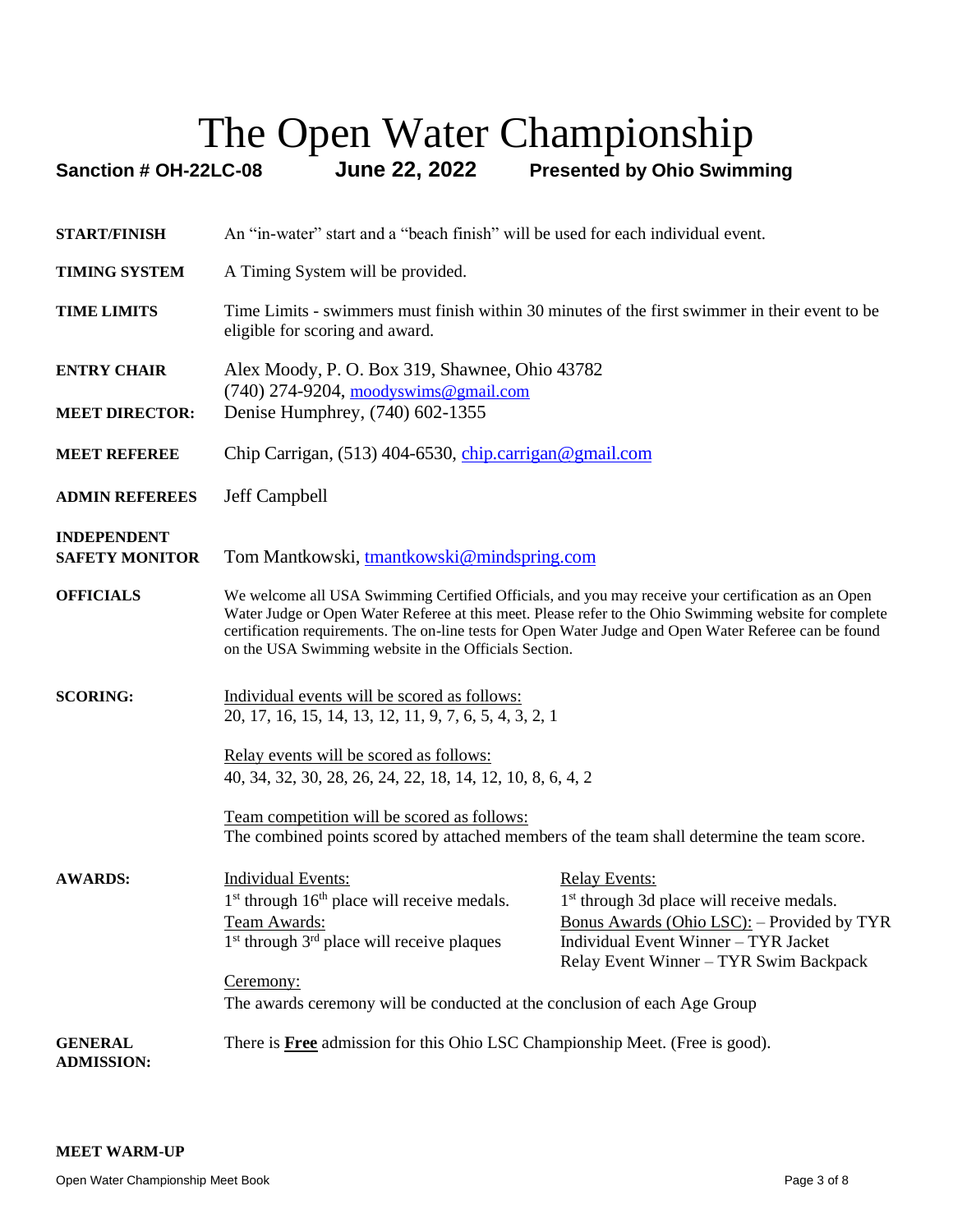#### **Sanction # OH-22LC-08 June 22, 2022 Presented by Ohio Swimming**

- **PROCEDURES:** An area adjacent to the competition will be available for continuous warm-up and warm-down during competition. Swimmers found in the water outside of the designated area and not engaged in competition will be scratched from the meet regardless of whether or not they have completed their events
- **PROGRAMS:** Psych sheets will be available on Meet Mobile, and on-line a[t OhioOpenWater.com](http://www.ohioopenwater.com/index.html)
- **FINAL RESULTS:** Final results and Hy-tek Team Manager Results file will be posted t[o OhioOpenWater.com](http://www.ohioopenwater.com/index.html)
- **REFRESHMENTS:** Concessions will be provided
- **:** Parking is **free** with over 150 spaces available (Free is good).
- **OTHER ACTIVITIES**: Lake Snowden also has a Waterpark (separate fee). See complete info for Lake Snowden at <https://lakesnowden.hocking.edu/swimming>
- **RECORDING DEVICES** Use of audio or visual recording devices, including a cell phone, is not permitted in changing areas, rest rooms, or locker rooms. Please refer to the Safe Sport section of the Ohio Swimming, Inc. policies and procedures for further information regarding the use of visual recording devices.

#### **CHANGING AREAS** Except where venue facilities require otherwise, changing into or out of swimsuits other than locker rooms or changing facilities, or other designated areas, **is prohibited**.

- **DISABILITY ATHLETES** We welcome registered athletes with cognitive or physical disabilities, and the Referee will make reasonable accommodations to facilitate participation. We request you notify the Meet Director or the Meet Referee in advance, to allow us to understand the nature of any accommodation being requested.
- **OUTREACH ATHLETES** We welcome Registered Outreach Athletes to participate, and we willing to waive the entry fee and Ohio Swimming Surcharges, provided the athlete has been registered by the LSC as an Outreach Athlete.
- **DRONES** Operation of a drone, or any other flying apparatus, is prohibited over the venue (beach, athlete/coach areas, spectator areas and open ceiling locker rooms) any time athletes, coaches, officials and/or spectators are present.

#### MAAPP Current USA Swimming Rules, including the Minor Athlete Abuse Prevention Policy ("MAAPP"), will govern this meet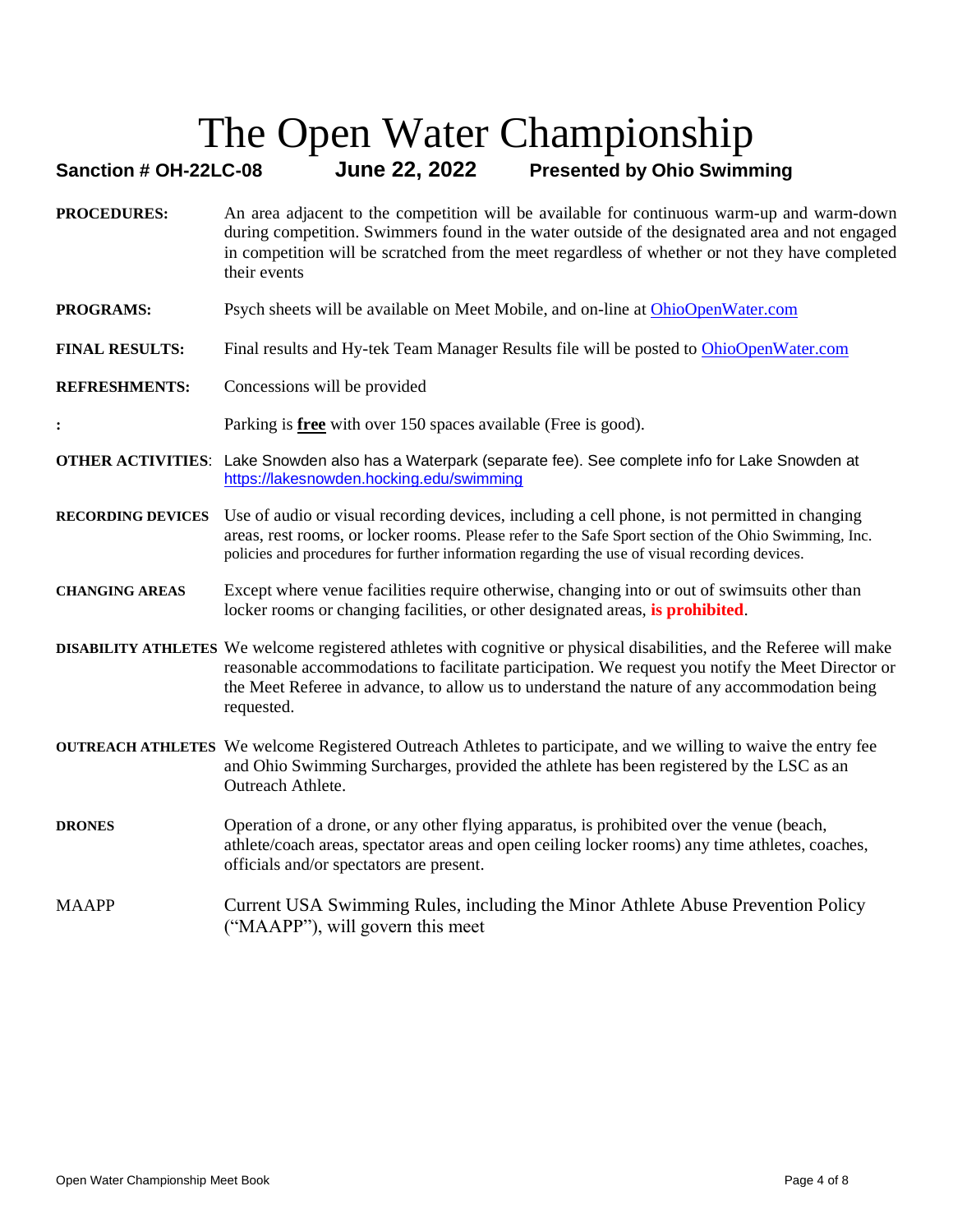# The Open Water Championship<br>Sanction # OH-22LC-08 June 22, 2022 Presented by Ohio Swimm

**Presented by Ohio Swimming** 

#### **OPEN WATER EVENTS**

| <b>BOYS</b>   | AGE        | <b>DIST</b>  | <b>TYPE</b> | <b>GIRLS</b>  |
|---------------|------------|--------------|-------------|---------------|
| <b>EVENT#</b> |            |              |             | <b>EVENT#</b> |
|               | 15 & Over  | 4 Kilometer  | Individual  |               |
| 3             | $13 - 14$  | 3 Kilometer  | Individual  |               |
|               | $11 - 12$  | 2 Kilometer  | Individual  |               |
|               | 10 & Under | 1 Kilometer  | Individual  |               |
| 1R            | 15 & Over  | 12 Kilometer | Relay       | 2R            |
| 3R            | $13 - 14$  | 9 Kilometer  | Relay       | 4R            |
| 5R            | 11-12      | 6 Kilometer  | Relay       | 6R            |
| 7R            | 10 & Under | 3 Kilometer  | Relay       | 8R            |

### **TIME STANDARDS**

**Girls Boys**

*National BB Cut* National BB Cut

| <b>SCM</b> | <b>LCM</b> | <b>SCY</b> | <b>EVENT</b>         | <b>SCY</b> | <b>LCM</b> | <b>SCM</b> |
|------------|------------|------------|----------------------|------------|------------|------------|
|            |            |            | 10 & Under           |            |            |            |
| 3:15.99    | 3:20.99    | $2:57.19*$ | 200 Free             | 2:47.99    | 3:12.09    | 3:05.69    |
|            |            |            | 11 & 12              |            |            |            |
| 5:48.69    | 5:56.49    | $6:38.19*$ | 400 / 500 Free       | 6:27.49    | 5:48.69    | 5:39.09    |
|            |            |            | 13 & 14              |            |            |            |
| 5:32.69    | 5:40.59    | $6:18.59*$ | $400 / 500$ Free     | 5:58.99    | 5:24.09    | 5:14.19    |
|            |            |            | <b>15 &amp; Over</b> |            |            |            |
| 5:25.59    | 5:32.89    | $6:11.99*$ | 400 / 500 Free       | $5:44.09*$ | 5:09.89    | 5:02.79    |

#### **Source: 2021 – 2024 USA Swimming National Age Group Motivational Times**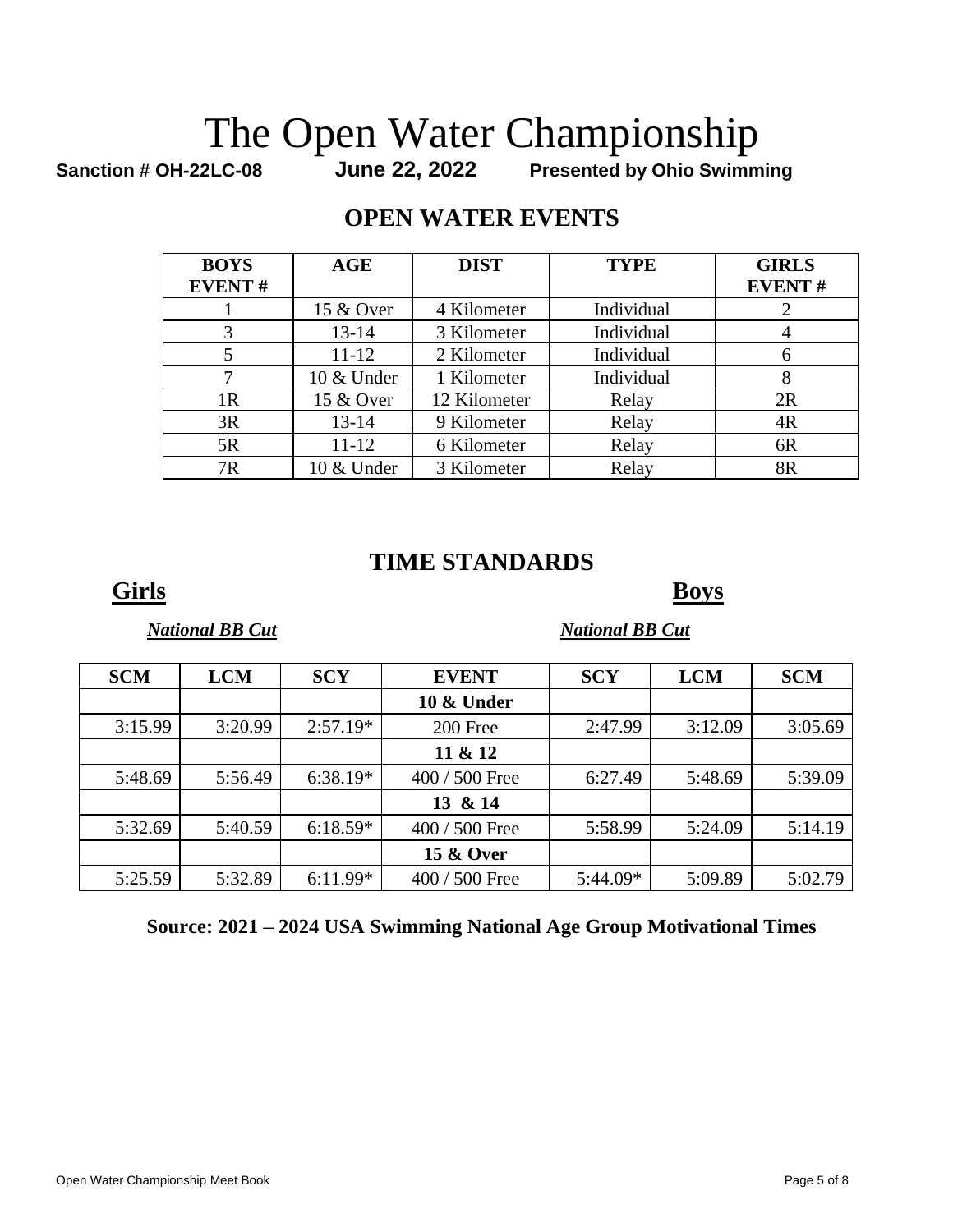**Sanction # OH-22LC-08 June 22, 2022 Presented by Ohio Swimming**

**Team:\_\_\_\_\_\_\_\_\_\_\_\_\_\_\_\_\_\_\_\_\_\_\_\_ Code: OPEN WATER ENTRY FORM (Manual Entries Only)**

| In each box below, put:                                                                                  |     | Event#                                  |                                           | $\mathbf{1}$ | $\overline{2}$ | $\mathbf{3}$ | $\overline{\mathbf{4}}$ | 5           | 6            | 7           | 8            |
|----------------------------------------------------------------------------------------------------------|-----|-----------------------------------------|-------------------------------------------|--------------|----------------|--------------|-------------------------|-------------|--------------|-------------|--------------|
| <b>NAME</b> on the top line,<br>ID $#$ underneath                                                        |     | Event                                   |                                           | <b>Boys</b>  | <b>Girls</b>   | <b>Boys</b>  | <b>Girls</b>            | <b>Boys</b> | <b>Girls</b> | <b>Boys</b> | <b>Girls</b> |
| Mark the age in the box to the right.                                                                    |     |                                         |                                           | 15&O         | 15&O           | $13 - 14$    | $13 - 14$               | $11 - 12$   | $11 - 12$    | 10&U        | 10&U         |
| Mark if this swimmer is part of a relay.<br>Indicate the course where the qualifying<br>time took place. | Age | <b>Relay</b><br>$\mathbf{Y}/\mathbf{N}$ | Course<br><b>SCY</b><br>SCM<br><b>LCM</b> |              |                |              |                         |             |              |             |              |
| Put the seed time under the<br>corresponding event                                                       |     |                                         |                                           |              |                |              |                         |             |              |             |              |
| Jane F Smith (Example)                                                                                   |     |                                         |                                           |              |                |              |                         |             |              |             |              |
| 092002JANFSMIT                                                                                           | 15  | ${\bf N}$                               | SCY                                       |              | 5:01.99        |              |                         |             |              |             |              |
|                                                                                                          |     |                                         |                                           |              |                |              |                         |             |              |             |              |
|                                                                                                          |     |                                         |                                           |              |                |              |                         |             |              |             |              |
|                                                                                                          |     |                                         |                                           |              |                |              |                         |             |              |             |              |
|                                                                                                          |     |                                         |                                           |              |                |              |                         |             |              |             |              |
|                                                                                                          |     |                                         |                                           |              |                |              |                         |             |              |             |              |
|                                                                                                          |     |                                         |                                           |              |                |              |                         |             |              |             |              |
|                                                                                                          |     |                                         |                                           |              |                |              |                         |             |              |             |              |
|                                                                                                          |     |                                         |                                           |              |                |              |                         |             |              |             |              |
|                                                                                                          |     |                                         |                                           |              |                |              |                         |             |              |             |              |
|                                                                                                          |     |                                         |                                           |              |                |              |                         |             |              |             |              |
|                                                                                                          |     |                                         |                                           |              |                |              |                         |             |              |             |              |
|                                                                                                          |     |                                         |                                           |              |                |              |                         |             |              |             |              |
|                                                                                                          |     |                                         |                                           |              |                |              |                         |             |              |             |              |
|                                                                                                          |     |                                         |                                           |              |                |              |                         |             |              |             |              |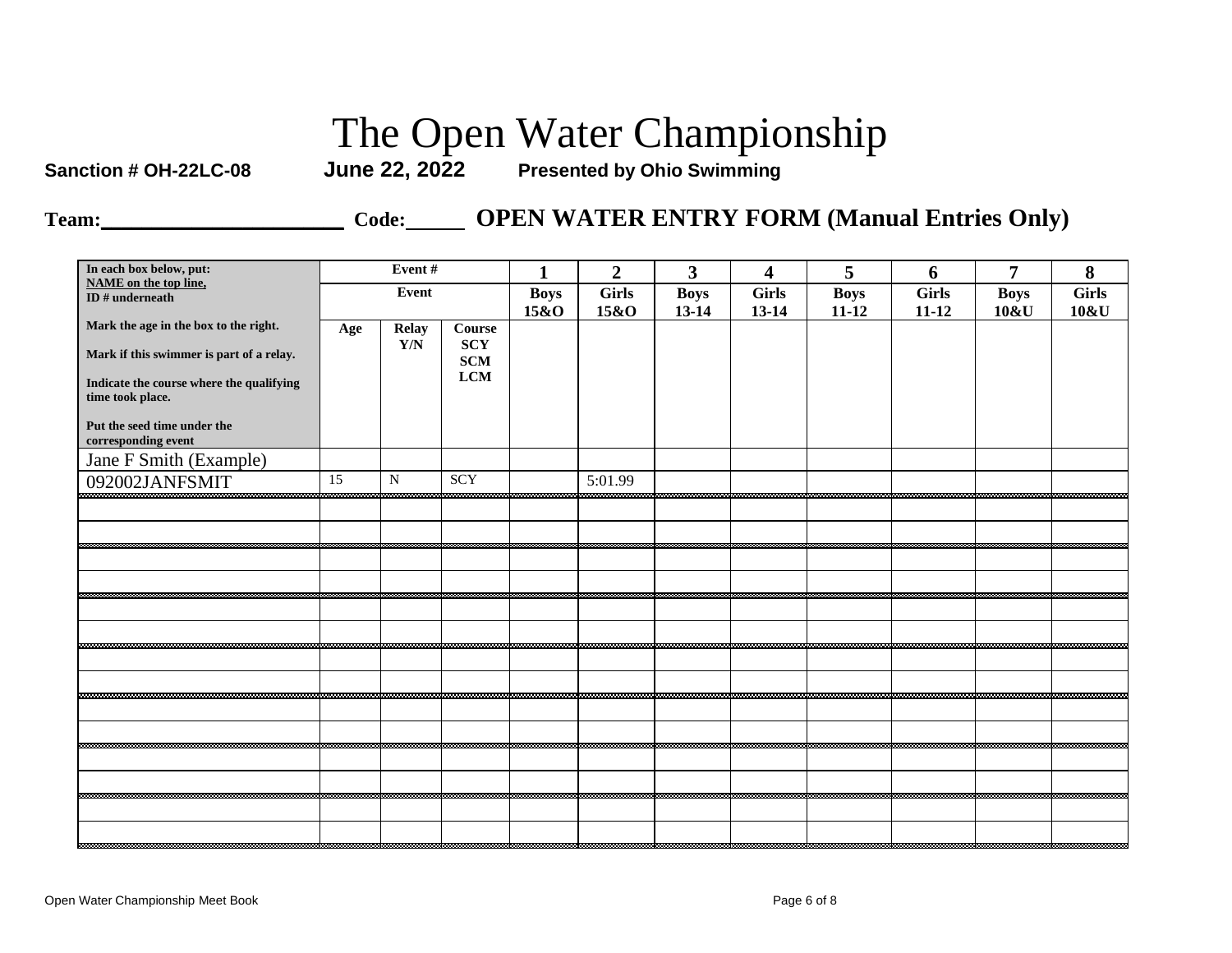**Sanction # OH-22LC-08 June 22, 2022 Presented by Ohio Swimming**

#### **ENTRY SUMMARY**

Please fill out the information requested below and submit with your payment. M**ake checks payable to Ohio Swimming**. Thank you.

| Send to:<br><b>Bobcat Swim Club</b><br><b>Entry Chair</b><br>P.O. Box 319<br>Shawnee, OH 43782<br>moodyswims@gmail.com |                               |                 |                        |  |
|------------------------------------------------------------------------------------------------------------------------|-------------------------------|-----------------|------------------------|--|
| NAME OF CLUB                                                                                                           |                               |                 | $CODE$ $\qquad \qquad$ |  |
| Number of individual entries:                                                                                          |                               | X               | $$35.00 =$             |  |
| Number of Relay entries:                                                                                               |                               | X               | \$ 0.00<br>$=$         |  |
| Number of Swimmers - Ohio Swimming surcharges                                                                          |                               | X               | \$5.00<br>$=$          |  |
|                                                                                                                        | <b>TOTAL AMOUNT ENCLOSED:</b> |                 |                        |  |
| <b>Club Official Submitting Entry:</b>                                                                                 |                               | <b>Coaches:</b> |                        |  |
| Name:                                                                                                                  |                               |                 |                        |  |
|                                                                                                                        |                               |                 |                        |  |
|                                                                                                                        |                               |                 |                        |  |
| State: <u>Zip:</u> Zip:                                                                                                |                               |                 |                        |  |
| Daytime Phone: (                                                                                                       |                               |                 |                        |  |

**Release and Hold Harmless Agreement**

In consideration of being permitted to participate in this swim meet, and for other good and valuable consideration, the undersigned, for themselves, their successors and assigns, hereby releases and forever discharges the host club, Ohio Swimming Inc., and its Board of Directors, USA Swimming, Butler County Department of Parks and Recreation and each of their respective officers, agents, employees, members, successors, and any other persons in any way connected with this meet, form any and all liabilities, claims, demands, actions, or causes of action of whatever kind of character arising out of or in connection with said event. Further, the undersigned shall indemnify and hold harmless the host club and Ohio Swimming, USA Swimming, Butler County Dept of Parks and Recreation and the officers, trustees, agents, employees, and members of the foregoing and all other persons in any way and claims arising out of or in connection with any injury, including death, or alleged injury of damage to property sustained or alleged to have sustained in connection with or to have arisen out of said event.

#### **Signature of Club Official/Coach**\_\_\_\_\_\_\_\_\_\_\_\_\_\_\_\_\_\_\_\_\_\_\_\_\_\_\_\_\_\_\_\_\_\_\_\_\_\_\_\_\_\_\_\_\_\_\_\_ **Date**

\*You may have one designated spokesperson for your team to talk to the referee or Clerk-of-Course. The coach would be the logical person. Please list the name of your spokesperson:

**Did you include?**

| vvu muuut.                       |
|----------------------------------|
| <b>Entries in Writing</b>        |
| Check for entries and surcharges |
| This completed form              |